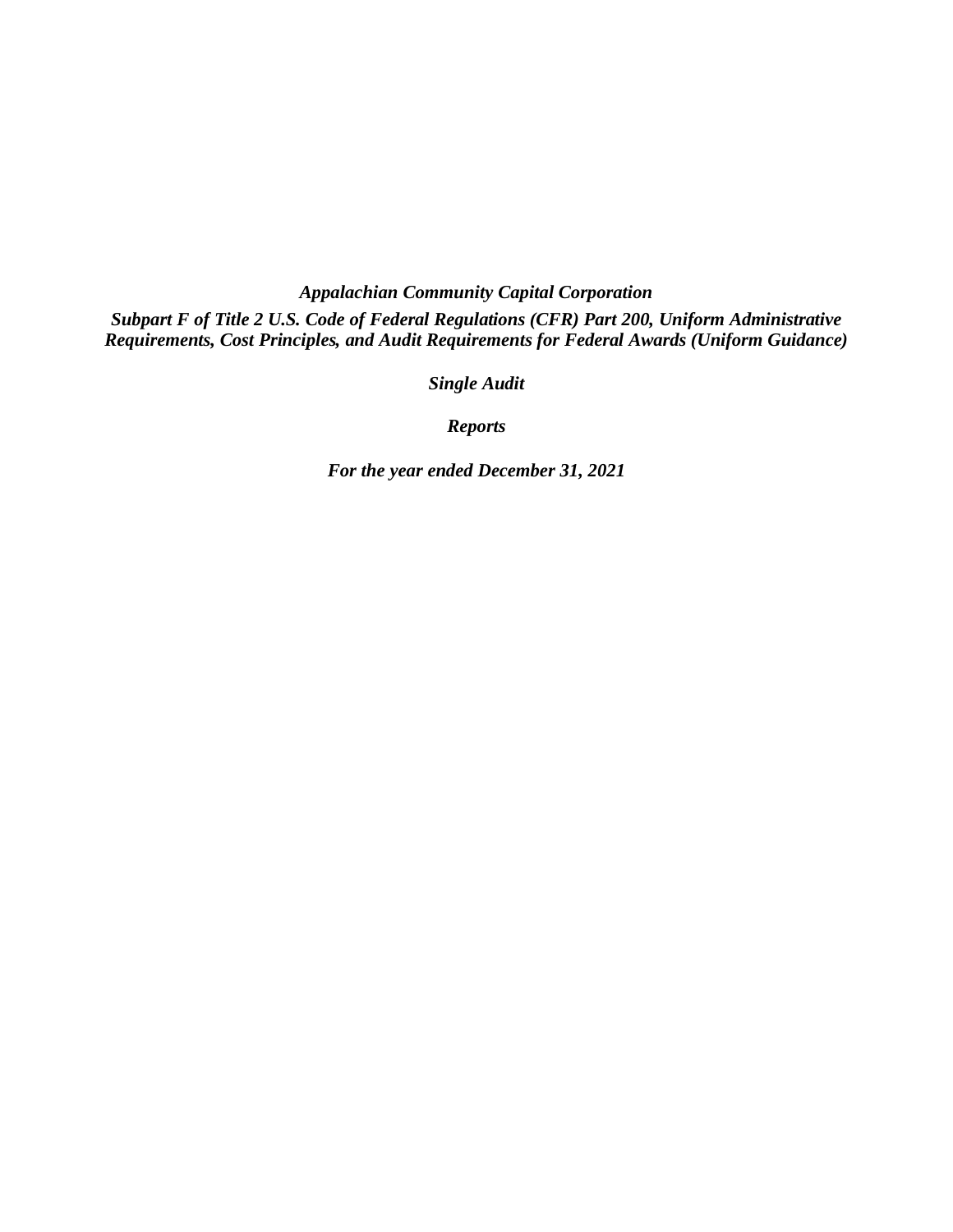# **Appalachian Community Capital Corporation Schedule of Expenditures of Federal Awards**

*For the Year ended December 31, 2021*

| Federal Grantor/Pass-Through Grantor Program Title     | Assistance<br>Listing<br><b>Number</b> | <b>Federal Grantor/Pass-</b><br>Through Grantor's<br><b>Number</b> | Federal<br><b>Expenditures</b> |
|--------------------------------------------------------|----------------------------------------|--------------------------------------------------------------------|--------------------------------|
| <b>U.S. DEPARTMENT OF AGRICULTURE:</b>                 |                                        |                                                                    |                                |
| <b>Direct Assistance</b>                               |                                        |                                                                    |                                |
| <b>Rural Community Development Initiative</b>          | 10.446                                 |                                                                    | 11,955                         |
| TOTAL U.S. DEPARTMENT OF AGRICULTURE                   |                                        |                                                                    | 11,955                         |
| U.S. DEPARTMENT OF THE TREASURY:                       |                                        |                                                                    |                                |
| <b>Direct Assistance</b>                               |                                        |                                                                    |                                |
| <b>Community Development</b>                           |                                        |                                                                    |                                |
| Rapid Response Program                                 | 21.024                                 | 21RRP056433                                                        | 526,265                        |
| TOTAL U.S. DEPARTMENT OF TREASURY                      |                                        |                                                                    | 526,265                        |
| <b>APPALACHIAN REGIONAL COMMISSION:</b>                |                                        |                                                                    |                                |
| Direct Assistance:                                     |                                        |                                                                    |                                |
| Appalachian Regional Commission Operating Grant        | 23.002                                 | CO-17622-C3                                                        | 10,828                         |
| Appalachian Regional Commission Opportunity Appalachia | 23.002                                 | PW-19709-IM                                                        | 592,994                        |
| COVID-19 Appalachian Regional Commission COVID Relief  | 23.002                                 | CO-19944                                                           | 32,719                         |
| TOTAL APPALACHIAN REGIONAL COMMISSION                  |                                        |                                                                    | 636,541                        |
|                                                        |                                        |                                                                    |                                |
| TOTAL FEDERAL ASSISTANCE EXPENDED                      |                                        |                                                                    | 1,174,761                      |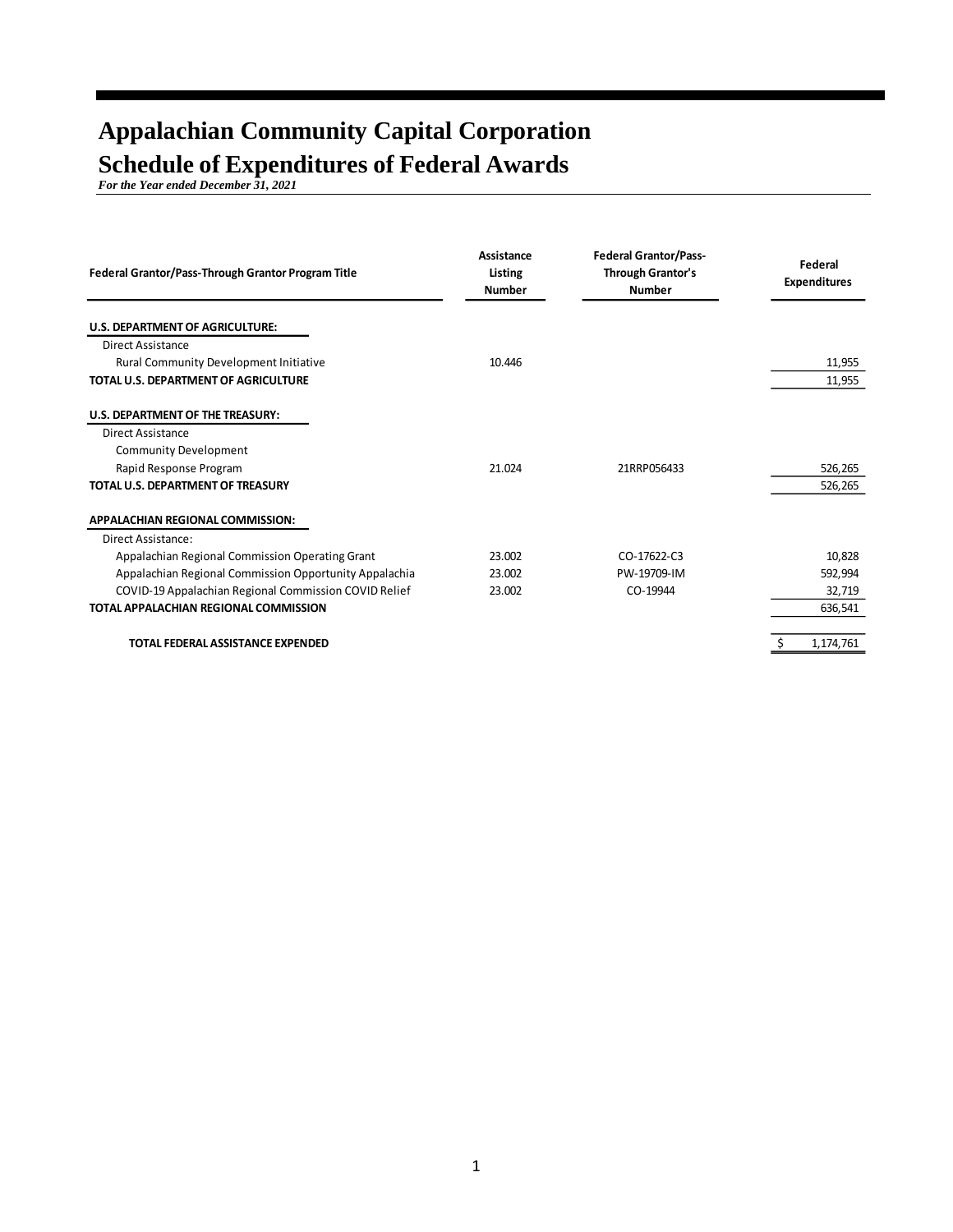# **Appalachian Community Capital Corporation Notes to Schedule of Expenditures of Federal Awards**

*For the year ended December 31, 2021*

#### **Note 1. Basis of Presentation**

The accompanying schedule of expenditures of federal awards (the Schedule) includes the federal grant activity of Appalachian Community Capital Corporation and its subsidiaries (the "Company") under programs of the federal government for the year ended December 31, 2021. The information presented in this schedule is presented on the accrual basis of accounting in accordance with the requirement of Title 2 U.S. *Code of Federal Regulations* Part 200, *Uniform Administrative Requirements, Cost Principles, and Audit Requirements for Federal Awards* (Uniform Guidance). Because the schedule presents only a selected portion of the operations of the Company, it is not intended and does not present the financial position, changes in net assets or cash flows of the Company.

#### **Note 2. Summary of Significant Accounting Policies**

Expenditures reported on the Schedule are reported on the accrual basis of accounting. Such expenditures are recognized following the cost principles contained in Uniform Guidance, wherein certain types of expenditures are not allowable or are limited as to reimbursement. The Company has elected to use the 10-percent de minimis indirect cost rate as allowed under the Uniform Guidance.

#### **Note 3. Subrecipients**

Of the federal expenditures presented in the schedule, Appalachian Community Capital Corporation provided federal awards to subrecipients as follows:

> **Program Title CFDA Number Federal Expenditures** ARC (Opportunity Appalachia) 23.002 \$592,994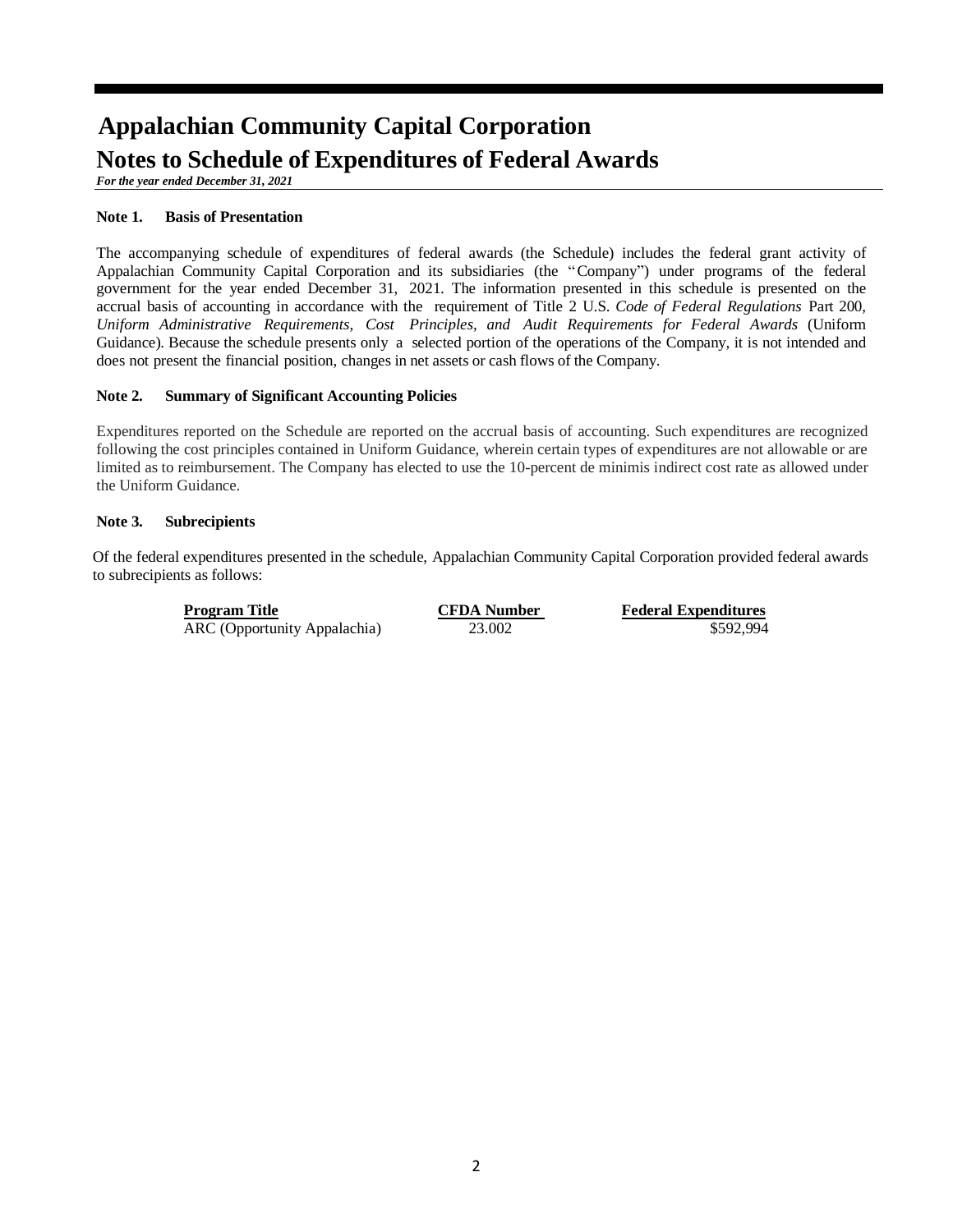

#### **Independent Auditor's Report on Internal Control Over Financial Reporting and on Compliance and Other Matters Based on an Audit of Financial Statements Performed in Accordance with** *Government Auditing Standards*

The Board of Directors Appalachian Community Capital Corporation Christiansburg, Virginia

We have audited, in accordance with the auditing standards generally accepted in the United States of America and the standards applicable to financial audits contained in Government Auditing Standards issued by the Comptroller General of the United States, the consolidated financial statements of Appalachian Community Capital Corporation (the "Company") as of and for the year ended December 31, 2021, and the related notes to the consolidated financial statements, which collectively comprise the Company's basic financial statements, and have issued our report thereon dated May 19, 2022.

#### **Internal Control over Financial Reporting**

In planning and performing our audit of the financial statements, we considered the Company's internal control over financial reporting (internal control) as a basis for designing audit procedures that are appropriate in the circumstances for the purpose of expressing our opinions on the financial statements, but not for the purpose of expressing an opinion on the effectiveness of the Company's internal control. Accordingly, we do not express an opinion on the effectiveness of the Company's internal control.

A deficiency in internal control exists when the design or operation of a control does not allow management or employees, in the normal course of performing their assigned functions, to prevent, or detect and correct, misstatements on a timely basis. A material weakness is a deficiency, or a combination of deficiencies, in internal control, such that there is a reasonable possibility that a material misstatement of the entity's financial statements will not be prevented, or detected and corrected, on a timely basis. A significant deficiency is a deficiency, or a combination of deficiencies, in internal control that is less severe than a material weakness, yet important enough to merit attention by those charged with governance.

Our consideration of internal control was for the limited purpose described in the first paragraph of this section and was not designed to identify all deficiencies in internal control that might be material weaknesses or significant deficiencies. Given these limitations, during our audit we did not identify any deficiencies in internal control that we consider to be material weaknesses. However, material weaknesses or significant deficiencies may exist that were not identified.

#### **Compliance and Other Matters**

As part of obtaining reasonable assurance about whether the Company's financial statements are free from material misstatement, we performed tests of its compliance with certain provisions of laws, regulations contracts, and grant agreements, noncompliance with which could have a direct and material effect on the financial statements. However, providing an opinion on compliance with those provisions was not an objective of our audit, and accordingly, we do not express such an opinion. The results of our tests disclosed no instances of noncompliance or other matters that are required to be reported under Government Auditing Standards.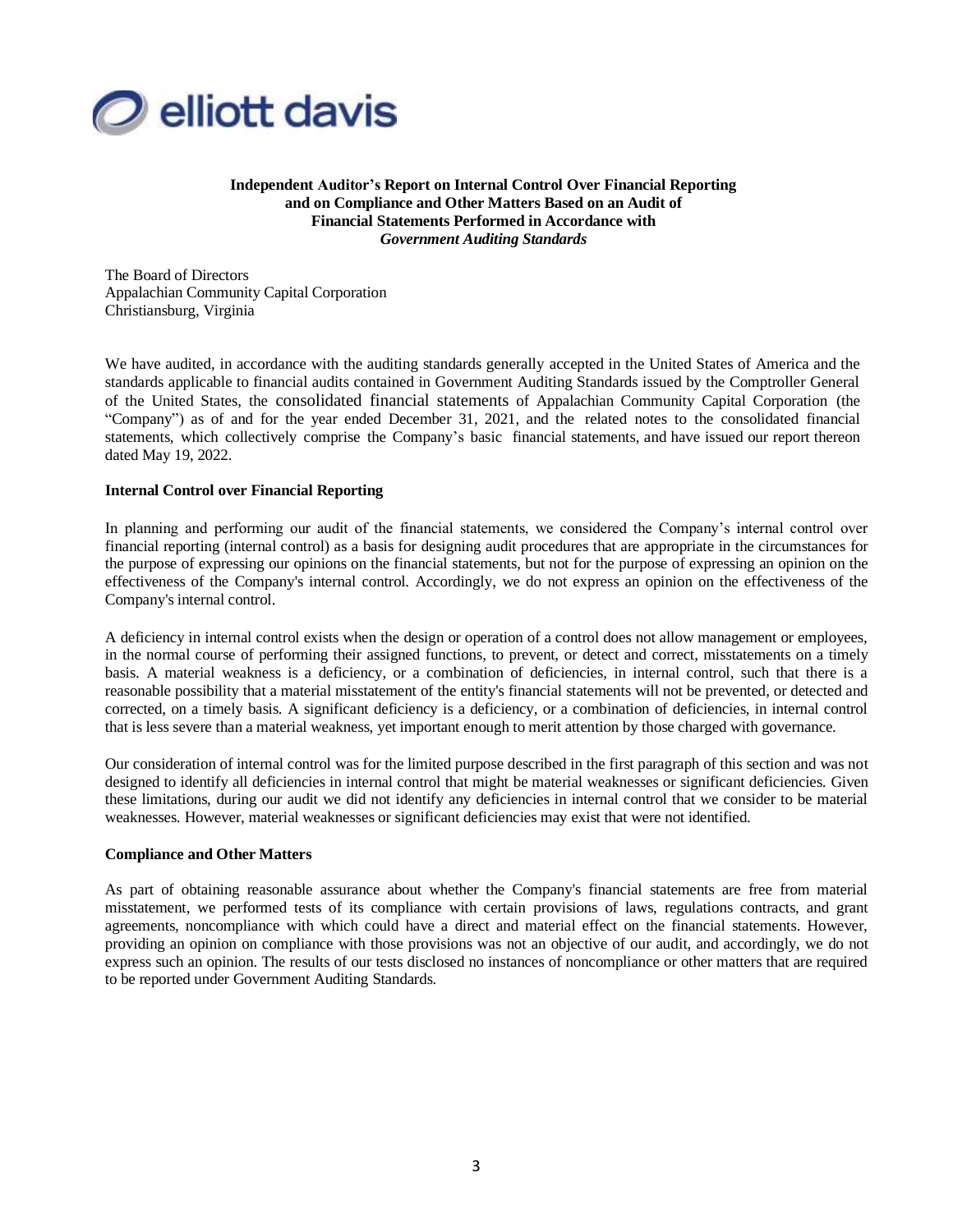#### **Purpose of this Report**

The purpose of this report is solely to describe the scope of our testing of internal control and compliance and the results of that testing, and not to provide an opinion on the effectiveness of the Company's internal control or on compliance. This report is an integral part of an audit performed in accordance with Government Auditing Standards in considering the entity's internal control and compliance. Accordingly, this communication is not suitable for any other purpose.

Elliott Davis, PLC

Raleigh, North Carolina May 19, 2022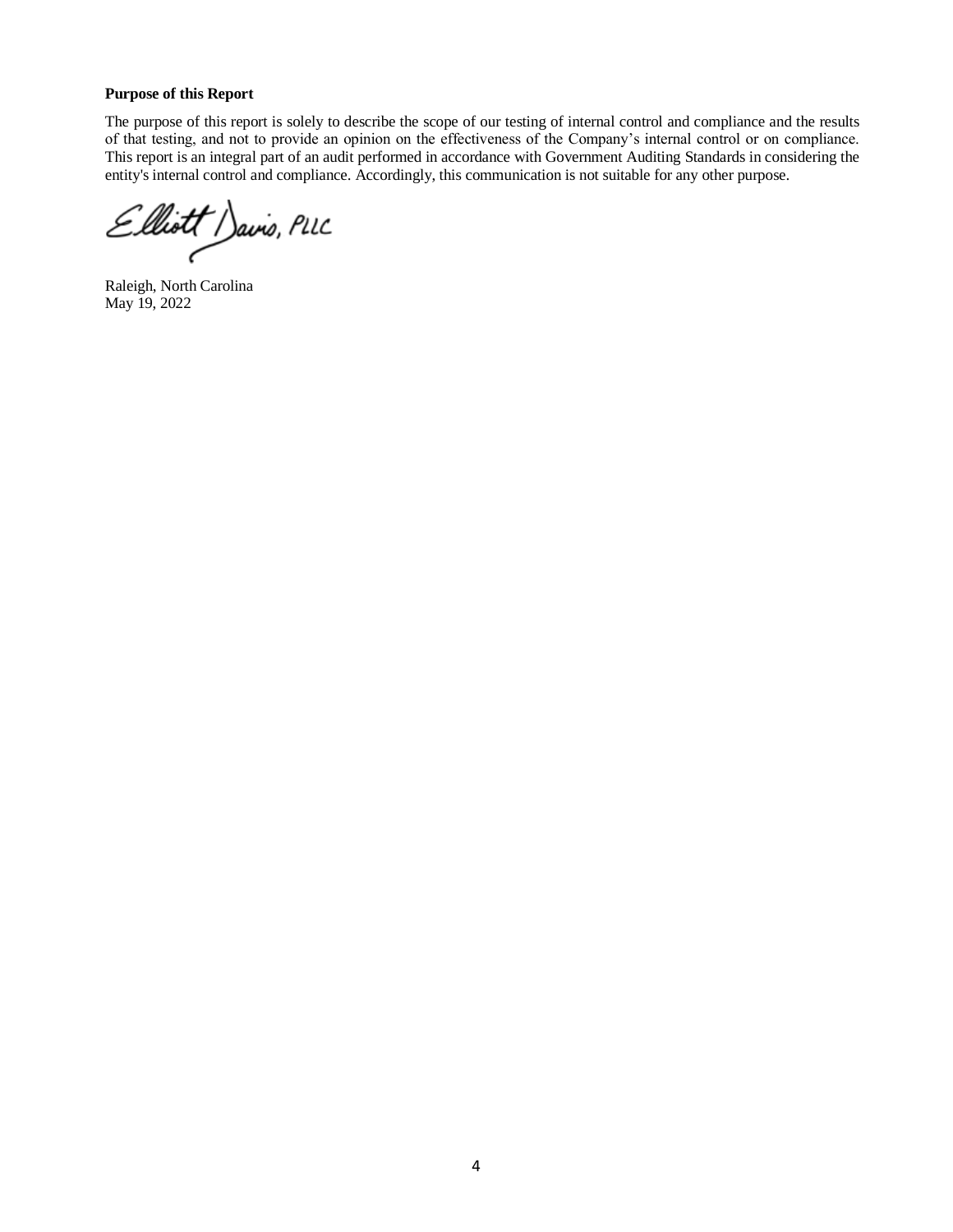

**Independent Auditor's Report on Compliance for Each Major Federal Program and Report on Internal Control Over Compliance in Accordance with OMB Uniform Guidance**

The Board of Directors Appalachian Community Capital Corporation Christiansburg, Virginia

#### **Report on Compliance for Each Major Federal Program**

We have audited Appalachian Community Capital Corporation's and subsidiaries (the "Company") compliance with the types of compliance requirements identified as subject to audit in the OMB Compliance Supplement that could have a direct and material effect on each of the Company's major federal programs for the year ended December 31, 2021. The Company's major federal programs are identified in the summary of auditor's results section of the accompanying schedule of findings and questioned costs. In our opinion, the Company complied, in all material respects, with the compliance requirements referred to above that could have a direct and material effect on each of its major federal programs for the year ended December 31, 2021.

#### **Basis for Opinion on Each Major Federal Program**

We conducted our audit of compliance in accordance with auditing standards generally accepted in the United States of America (GAAS); the standards applicable to financial audits contained in Government Auditing Standards 5 issued by the Comptroller General of the United States (Government Auditing Standards); and the audit requirements of Title 2 U.S. Code of Federal Regulations Part 200, Uniform Administrative Requirements, Cost Principles, and Audit Requirements for Federal Awards (Uniform Guidance). Our responsibilities under those standards and the Uniform Guidance are further described in the Auditor's Responsibilities for the Audit of Compliance section of our report. We are required to be independent of the Company and to meet our other ethical responsibilities, in accordance with relevant ethical requirements relating to our audit. We believe that the audit evidence we have obtained is sufficient and appropriate to provide a basis for our opinion on compliance for each major federal program. Our audit does not provide a legal determination of the Company's compliance with the compliance requirements referred to above.

#### **Responsibilities of Management for Compliance**

Management is responsible for compliance with the requirements referred to above and for the design implementation, and maintenance of effective internal control over compliance with the requirements of laws, statutes, regulations, rules and provisions of contracts or grant agreements applicable to the Company's federal programs.

#### **Auditor's Responsibilities for the Audit of Compliance**

Our objectives are to obtain reasonable assurance about whether material noncompliance with the compliance requirements referred to above occurred, whether due to fraud or error, and express an opinion on the Company's compliance based on our audit. Reasonable assurance is a high level of assurance but is not absolute assurance and therefore is not a guarantee that an audit conducted in accordance with GAAS, Government Auditing Standards, and the Uniform Guidance will always detect material noncompliance when it exists. The risk of not detecting material noncompliance resulting from fraud is higher than for that resulting from error, as fraud may involve collusion, forgery, intentional omissions, misrepresentations, or the override of internal control. Noncompliance with the compliance requirements referred to above is considered material, if there is a substantial likelihood that, individually or in the aggregate, it would influence the judgment made by a reasonable user of the report on compliance about the Company's compliance with the requirements of each major federal program as a whole. In performing an audit in accordance with GAAS, Government Auditing Standards, and the Uniform Guidance, we:

- Exercise professional judgment and maintain professional skepticism throughout the audit.
- Identify and assess the risks of material noncompliance, whether due to fraud or error, and design and perform audit procedures responsive to those risks. Such procedures include examining, on a test basis, evidence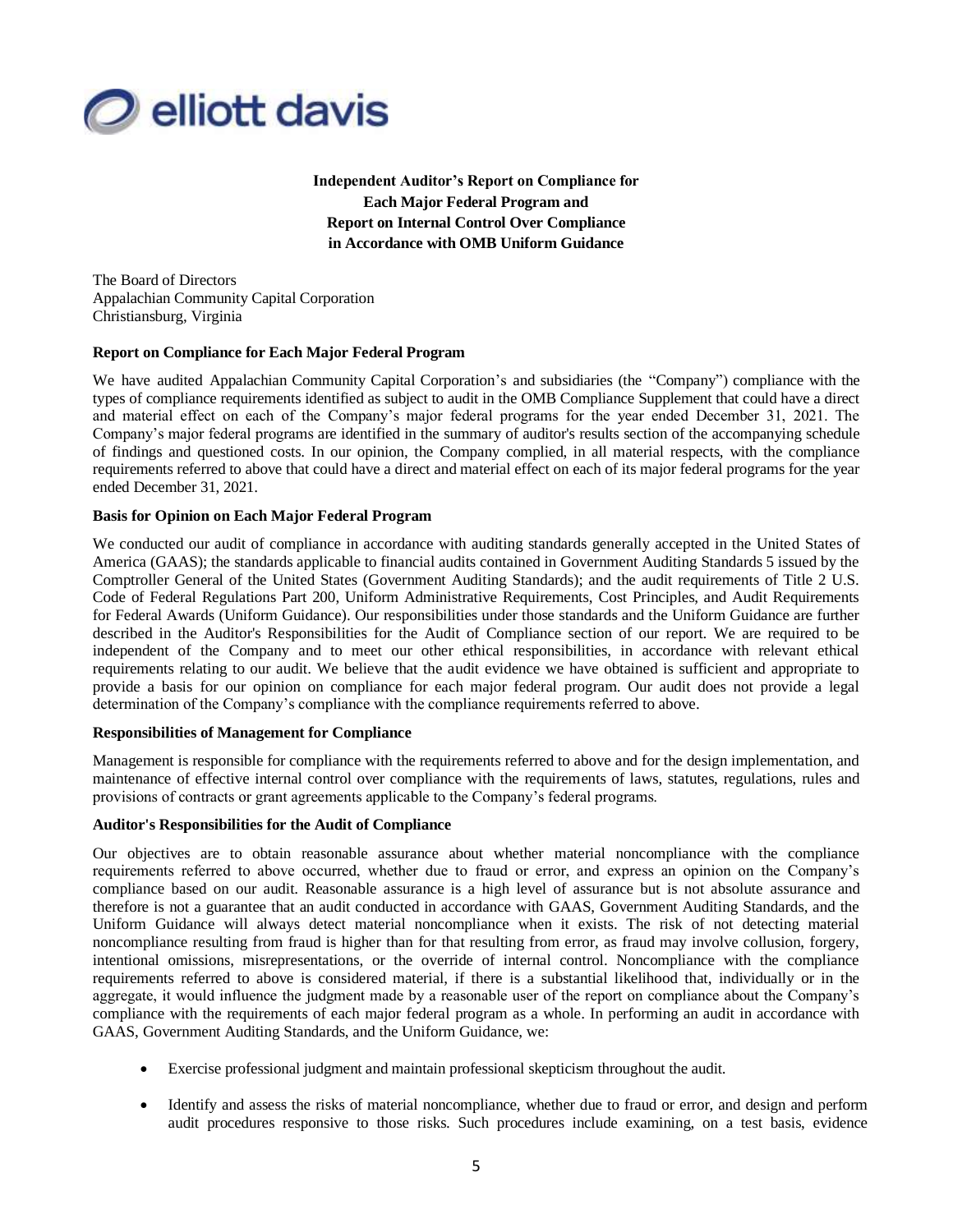regarding the Company's compliance with the compliance requirements referred to above and performing such other procedures as we considered necessary in the circumstances.

• Obtain an understanding of the Company's internal control over compliance relevant to the audit in order to design audit procedures that are appropriate in the circumstances and to test and report on internal control over compliance in accordance with the Uniform Guidance, but not for the purpose of expressing an opinion on the effectiveness of the Company's internal control over compliance. Accordingly, no such opinion is expressed.

We are required to communicate with those charged with governance regarding, among other matters, the planned scope and timing of the audit and any significant deficiencies and material weaknesses in internal control over compliance that we identified during the audit.

#### **Report on Internal Control over Compliance**

A deficiency in internal control over compliance exists when the design or operation of a control over compliance does not allow management or employees, in the normal course of performing their assigned functions, to prevent, or detect and correct, noncompliance with a type of compliance requirement of a federal program on a timely basis. A material weakness in internal control over compliance is a deficiency, or a combination of deficiencies, in internal control over compliance, such that there is a reasonable possibility that material noncompliance with a type of compliance requirement of a federal program will not be prevented, or detected and corrected, on a timely basis. A significant deficiency in internal control over compliance is a deficiency, or a combination of deficiencies, in internal control over compliance with a type of compliance requirement of a federal program that is less severe than a material weakness in internal control over compliance, yet important enough to merit attention by those charged with governance.

Our consideration of internal control over compliance was for the limited purpose described in the Auditor's Responsibilities for the Audit of Compliance section above and was not designed to identify all deficiencies in internal control over compliance that might be material weaknesses or significant deficiencies in internal control over compliance. Given these limitations, during our audit we did not identify any deficiencies in internal control over compliance that we consider to be material weaknesses, as defined above. However, material weaknesses or significant deficiencies in internal control over compliance may exist that were not identified.

Our audit was not designed for the purpose of expressing an opinion on the effectiveness of internal control over compliance. Accordingly, no such opinion is expressed.

The purpose of this report on internal control over compliance is solely to describe the scope of our testing of internal control over compliance and the results of that testing based on the requirements of the Uniform Guidance. Accordingly, this report is not suitable for any other purpose.

#### **Report on Schedule of Expenditures of Federal Awards Required by the Uniform Guidance**

We have audited the consolidated financial statements of Appalachian Community Capital Corporation and its subsidiaries as of and for the year ended December 31, 2021, and have issued our report thereon dated May 19, 2022, which contained an unmodified opinion on those financial statements. Our audit was performed for the purpose of forming an opinion on the financial statements as a whole. The accompanying schedule of expenditures of federal awards is presented for purposes of additional analysis as required by the Uniform Guidance and is not a required part of the financial statements. Such information is the responsibility of management and was derived from and relates directly to the underlying accounting and other records used to prepare the financial statements. The information has been subjected to the auditing procedures applied in the audit of the financial statements and certain additional procedures, including comparing and reconciling such information directly to the underlying accounting and other records used to prepare the financial statements or to the financial statements themselves, and other additional procedures in accordance with auditing standards generally accepted in the United States of America. In our opinion, the schedule of expenditures of federal awards is fairly stated in all material respects in relation to the financial statements as a whole.

Elliott Davis, PUC

Raleigh, North Carolina May 19, 2022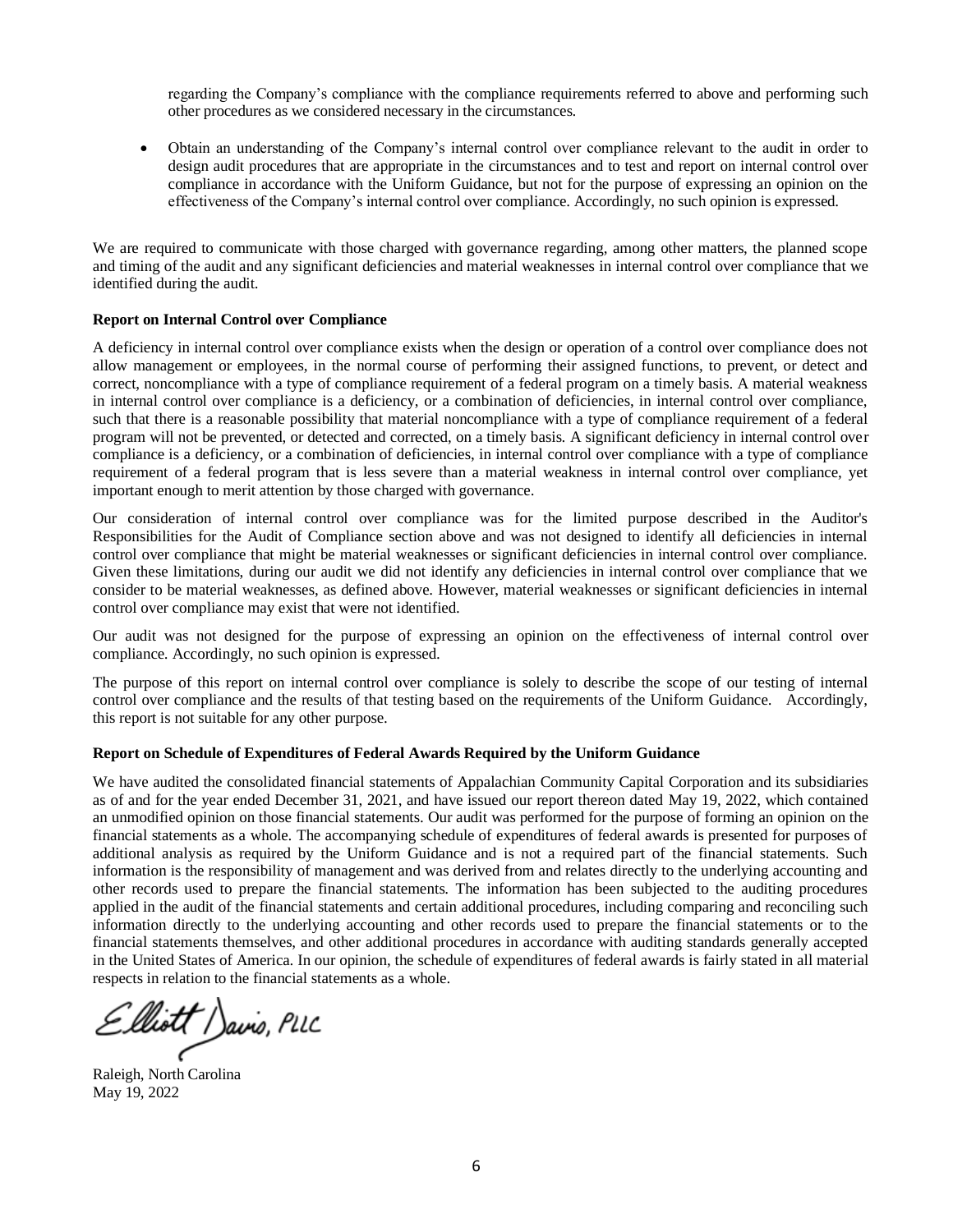## **Appalachian Community Capital Corporation Schedule of Findings and Questioned Costs** *For the year ended December 31, 2021*

## **I. SUMMARY OF AUDITOR'S RESULTS**

| <b>Financial Statements</b>                                                                          |                          |
|------------------------------------------------------------------------------------------------------|--------------------------|
| Type of auditor's report issued:                                                                     | Unmodified               |
| Internal control over financial reporting:                                                           |                          |
| Material weakness identified?                                                                        | Yes X No                 |
| Significant deficiency identified?                                                                   | $Yes \quad X \quad None$ |
| Noncompliance material to the financial statements noted?                                            | Yes X No                 |
| Federal Awards                                                                                       |                          |
| Internal control over major programs:                                                                |                          |
| Material weakness identified?                                                                        | Yes X No                 |
| Significant deficiency identified?                                                                   | Yes X None               |
| Type of auditor's report issued on compliance for major programs:                                    | Unmodified               |
| Any audit findings that are required to be reported in accordance<br>with the $2$ CFR $200.516(a)$ ? | Yes X No                 |
| Identification of major programs:                                                                    |                          |
| Appalachian Regional Commission                                                                      | 23.002                   |
| Dollar threshold used to distinguish between type A and type B programs:                             | \$750,000                |
| Auditee qualified as low-risk auditee?                                                               | N <sub>0</sub>           |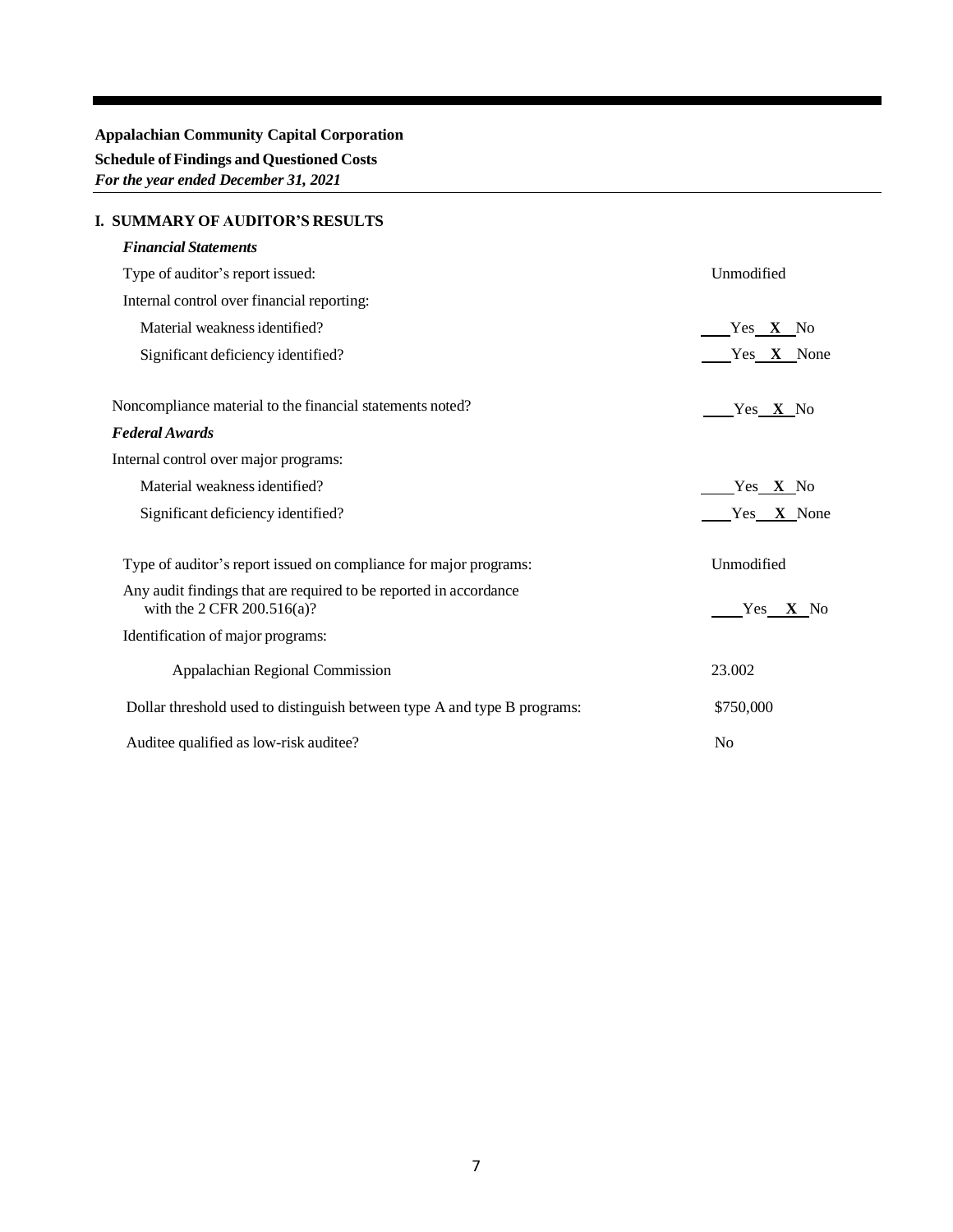**Appalachian Community Capital Corporation**

**Schedule of Findings and Questioned Costs** *For the year ended December 31, 2021*

### **II. FINDINGS – FEDERAL AWARDS**

**None reported.**